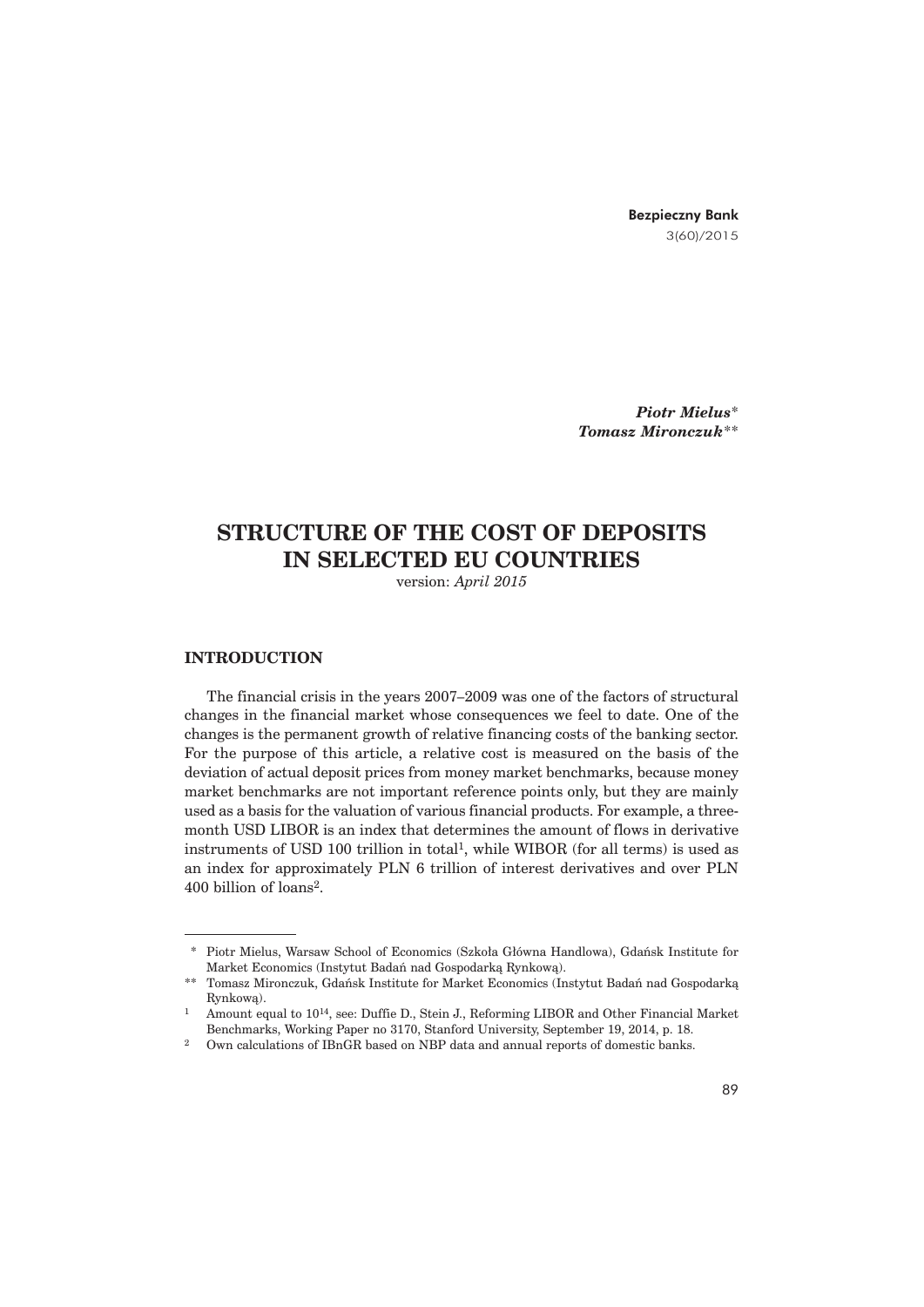3(60)/2015

The purpose of this article is to examine the impact of the crisis on relative cost of deposits in selected EU countries both in and outside the Eurozone. Empirical data relates to deposit prices in the retail and corporate segment in two countries from the Eurozone: the country of least risk (Germany) and the country of the most serious risk (Greece) and in two countries from outside the Eurozone: a mature country (Sweden) and an emerging country (Poland). The analysis is based on evidence for material structural changes in these markets and the separation of key differences between particular countries and types of instruments. The purpose of the analysis is to verify whether the crisis contributed to the change of actual deposit prices in relation to money market benchmarks as the literature shows that the present money market benchmarks have stopped reflecting the marginal price of money.

The article is a part of the ongoing discussion on the reform of money market benchmarks. The process of changes was initiated by the Wheatley commission's report  $(2012)^3$ , which was followed by a document prepared by a task force at the Bank for International Settlements  $(2013)^4$ , recommendations by EBA/ESMA  $(2013)^5$  and IOSCO  $(2013)^6$ . The European Parliament prepared a proposal for a "Regulation on indices used as benchmarks in financial instruments"  $(2013)^7$ , and the Financial Stability Board published a comprehensive report (2014)<sup>8</sup> based on the work of the Market Participants Group<sup>9</sup> and IOSCO<sup>10</sup>.

Financial market participants attempted to reform the benchmarks for two purposes. The first goal was to make them more resistant to manipulation, which distorted LIBOR and EURIBOR many times in the past. The other goal was to make the rate more representative and adequate so that the benchmark could be commonly applied in relation to balance-sheet and off-balance-sheet products. The reformers agreed that a change in the nature of the benchmark from declarative to transactional, i.e. based on actual deposit prices, was a remedy for both of the potential weaknesses of the benchmarks.

 <sup>3</sup> The Wheatley Review of LIBOR: final report, HM Treasury, September 2012.

 <sup>4</sup> Towards Better Reference Rates Practices: A Central Bank Perspective, BIS, March 2013.

 <sup>5</sup> ESMA-EBA Principles for Benchmark-Setting Processes in the EU, ESMA/2013/659, June 6, 2013. 6 Principles for Financial Benchmarks Final Report, OICU-IOSCO, FR 07/13, July 2013.

 <sup>7</sup> Proposal for a Regulation of the European Parliament and of the Council on indices used as benchmarks in financial instruments and financial contracts, Brussels, 18.9.2013.<br><sup>8</sup> Reforming Major Interest Rate Benchmarks, Financial Stability Board report, 22.07.2014.<br><sup>9</sup> Market Bentisipants Crown on Beforming Inter

 <sup>9</sup> Market Participants Group on Reforming Interest Rate Benchmarks, MPG Final Report, March 2014.

<sup>10</sup> Review of the Implementation of IOSCO's Principles for Financial Benchmarks by Administrators of Euribor, Libor and Tibor, International Organization of Securities Commissions report, July 2014.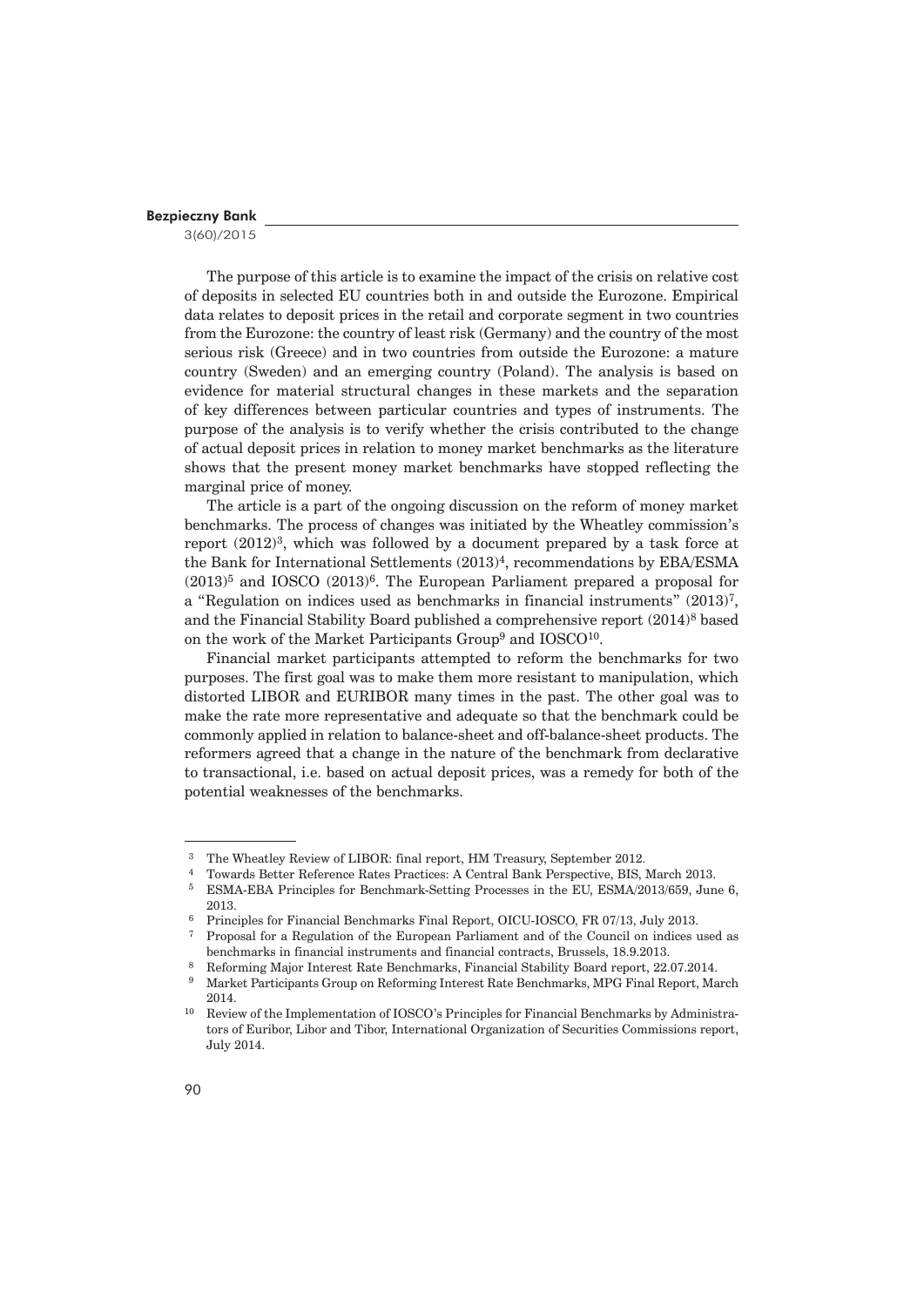As proven by Brousseau, Chailloux and Durré (2013)<sup>11</sup>, banks have created a significant risk of discrepancies between the published LIBOR rate and the real cost of financing, which makes the management of assets and liabilities ineffective. The divergence between the reference rate and the actual cost of balance-sheet and off-balance-sheet instruments generates an economic risk, which increases the uncertainty of the future value of assets and net interest income.

This analysis reflects the scope and time volatility of the divergence, as well as the diversity of the scale of the divergence in particular countries.

# **ANALYSIS OF EMPIRICAL DATA**

We collected data related to an average monthly notional-weighted interest rate of bank fixed-rate term deposits in the retail and corporate segment (so called customer data, hereinafter referred to as  $B2C$ <sup>12</sup>. The data comes from reports of central banks: the National Bank of Poland<sup>13</sup> for PLN, Riksbank<sup>14</sup> for SEK, Bundesbank<sup>15</sup> for EUR in Germany and Ethniki Trapeza Ellados<sup>16</sup> for EUR in Greece. Time series were supplemented with data concerning local IBOR-like benchmarks<sup>17</sup> and OIS contracts<sup>18</sup> published by Thomson Reuters and Bloomberg. The analysis covers the years 2005–201419.

For the Polish deposit market, the data of IBnGR is also used<sup>20</sup>. It refers to prices of negotiable deposits based on transactional data which is sent every day by domestic banks to the Money Market Monitoring System (SMRP). This data covers the period from November 2012, i.e. the first full month of the system's operation. Contrary to other data related to the B2C market, these are rates based

<sup>11</sup> Brousseau V., Chailloux, A., Durré, A., Fixing the Fixings: What Road to a More Representative Money Market Benchmark?, IMF Working Paper No. 13/131, May 29, 2013, p. 7–8.

 $12$  For interest rates for which a yield curve was available, we presented the rates as an average of key 3M and 6M terms. For the B2C market, we used an average price in the corporate and retail market.

<sup>13</sup> http://www.nbp.pl

<sup>14</sup> http://www.riksbank.se/en

<sup>15</sup> http://www.bundesbank.de

<sup>16</sup> https://www.nbg.gr

 $^{17}$   $\,$  IBOR – Inter Bank Offered Rate, a benchmark related to the cost of interbank loans which is calculated on the basis of declarations made by key banks in the financial centres (e.g. WIBOR for the PLN market, STIBOR for the SEK market).

<sup>18</sup> OIS – Overnight Index Swap, a derivative which reflects an average expected cost of overnight loans during the term of the contract.

<sup>&</sup>lt;sup>19</sup> Data on Sweden come from the years 2006–2014.<br> $\frac{20}{20}$  www.cmm pl

www.smrp.pl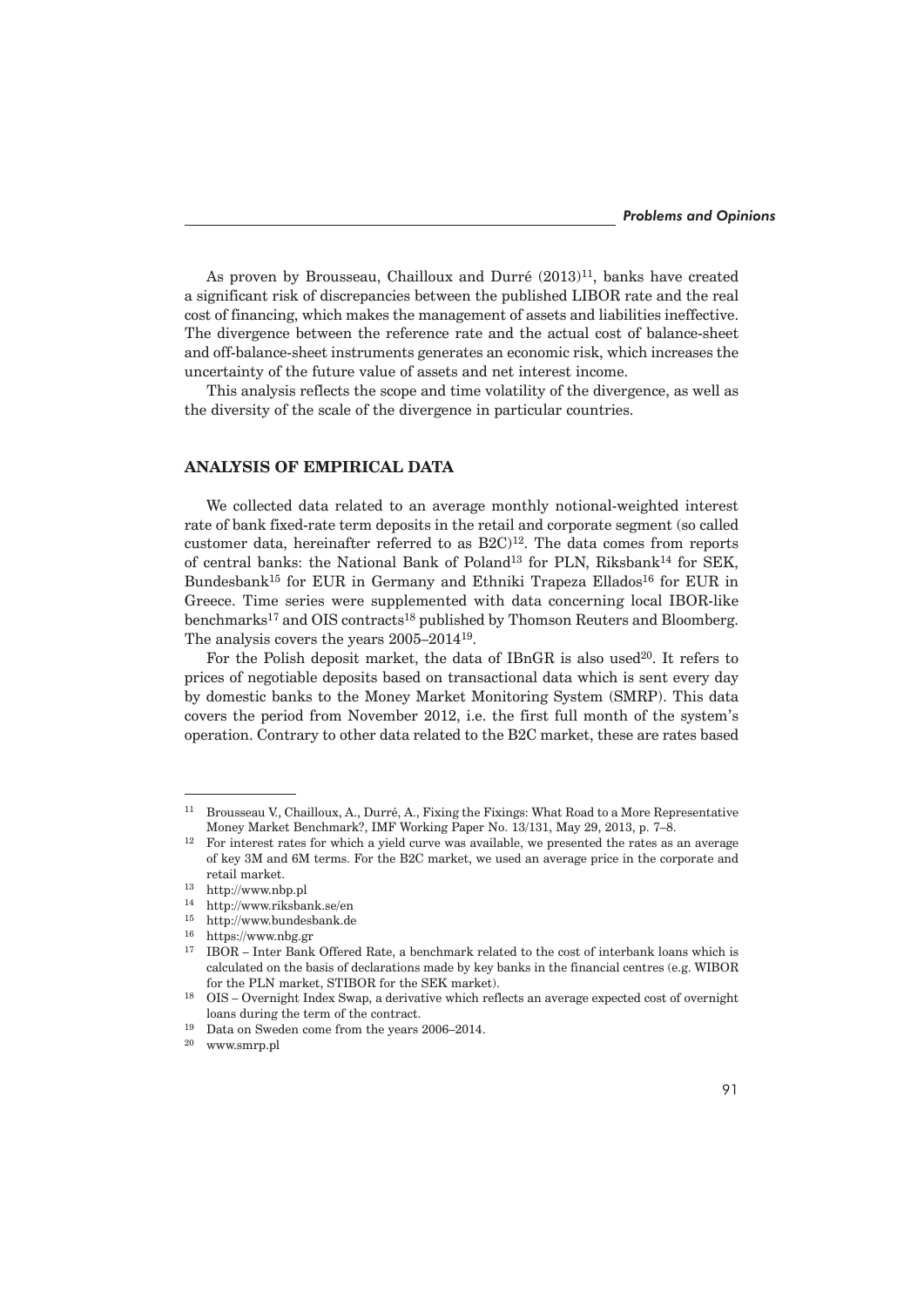3(60)/2015

on actual transactions<sup>21</sup>. Therefore, time series for PLN include some data coming from the SMRP.

The data is presented from different points of view. Firstly, we present the course of the volatility of average interest rates with regard to three different classes of risk:

- 1. B2C customer deposits, which determine the actual cost of financing banks' balance-sheets in the short run;
- 2. IBOR-like benchmark theoretically related to the prices of interbank deposits on the assumption that unsecured short-term funds are lent to banking institutions with the highest credit rating in a given market;
- 3. Prices of OIS contracts representing an average expected ONIA-like overnight rate<sup>22</sup> during the term of the contract in which liquidity risk and credit risk are at a minimum.

Secondly, we converted the above time series related to variable levels to show the volatility of a spread between deposit rates and OIS contract prices and the base IBOR benchmark. The analysed curves are presented in Charts 1–8 in Appendix 1.

The volatility analysis of the above variables indicates that the analysed period was characterised by price shocks, which contributed to a change in the structure of prices in the money market. The first price shock occurred in 2007, when the first symptoms of the subprime crisis appeared, including the bankruptcy of funds operated by Bear Stearns and the withdrawal of BNP from securitisation funds. Earlier, IBOR rates were very close to OIS prices and the cost of customer deposits was below IBOR. Therefore, the OIS-IBOR spread was close to zero, while the B2C-IBOR spread was negative. What did such a price relationship reflect? It meant that the money market before the middle of 2007 perceived liquidity and credit risks as very limited. At the same time, IBOR was the marginal cost of funds and banks generated interest margins on deposits kept for non-financial entities.

The situation changed radically after the outbreak of the global financial crisis. The crisis had several phases, which resulted in different volatilities of asset prices because of various reasons for price instability. In the first phase preceding the fall of Lehman Brothers (from August 2007 to September 2008), the OIS-IBOR

<sup>21</sup> The Money Market Monitoring System (SMRP) is used by most domestic banks to verify their price policy in the deposit market and estimate the financing cost of the banking sector. The SMRP collects data of the daily distribution of interest rates of negotiable term deposits for 7 maturities and 5 customer segments. The data comes from banks whose balance-sheet total constitutes 93% of the local banking sector. In the first quarter of 2015, an average daily volume of transactions recorded by the SMRP was PLN 23 billion and 7,500 transactions.

<sup>22</sup> ONIA – Overnight Index Average, a benchmark applicable to the cost of overnight loans, calculated on the basis of transactions in the interbank market (e.g. POLONIA for the PLN market, EONIA for the EUR market).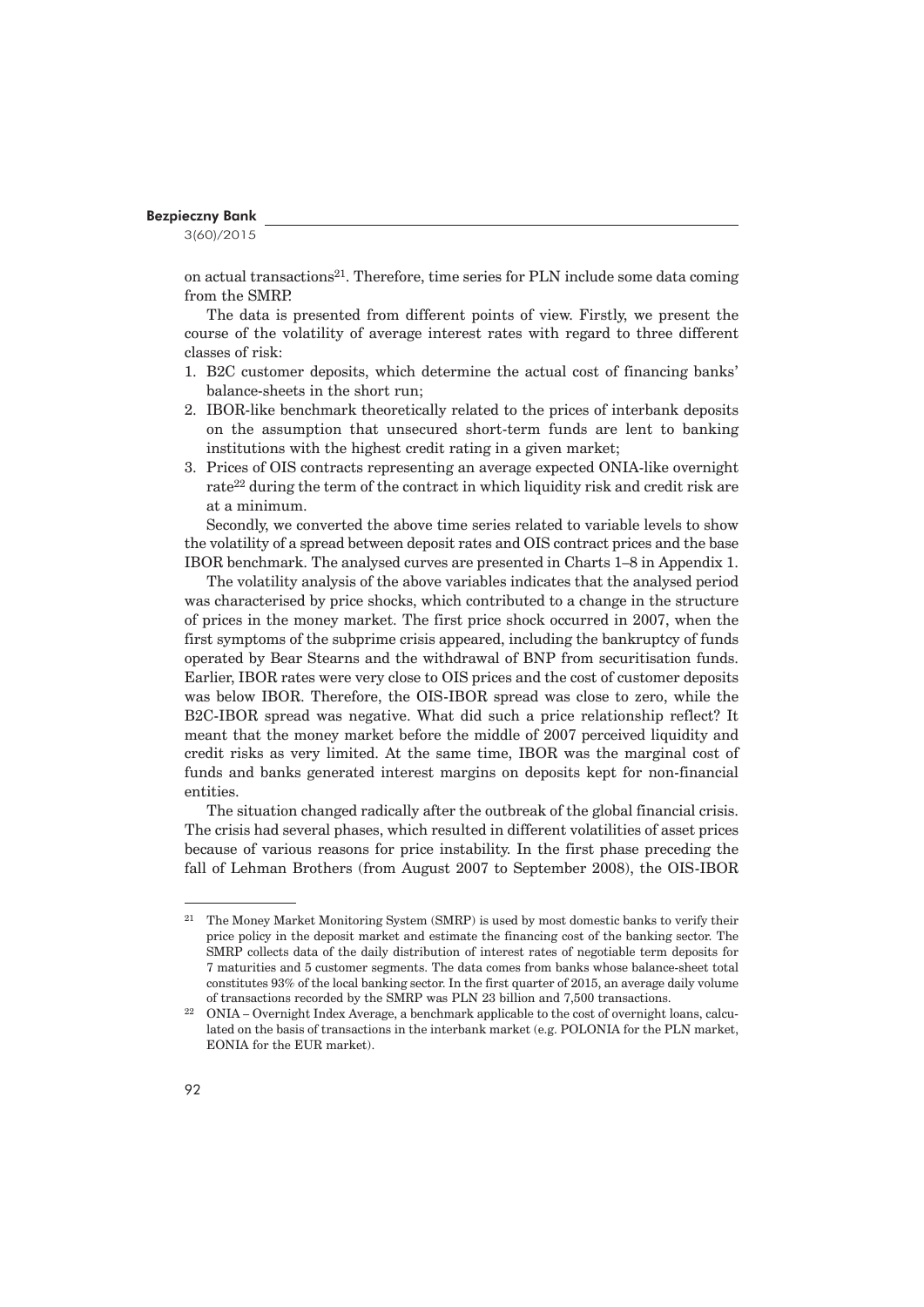spread was strongly negative, while the B2C-IBOR spread did not change. This proved that banks noticed the growth of liquidity and credit risk (which is proven by increasing divergence between OIS and IBOR rates), but they did not report any liquidity problems (thus they did not overpay the customers to collect stable deposits).

The following most severe phase of the crisis was initiated by the bankruptcy of Lehman Brothers. The effect of that was a significant drop in the credibility of the banking sector and liquidity deterioration caused by the disappearance of the interbank term deposit market<sup>23</sup> and the abrupt growth of financing costs. In consequence, we observed record negative OIS-IBOR spreads and the cost of customer deposits exceeded IBOR rates for the first time in most markets. Credit and liquidity risks were perceived as very high. Facing the loss of stable sources of funding, banks started a price war in order to acquire funds from non-financial customers.

That situation lasted several months, but with the improvement of sentiment the spreads were slowly decreasing and the cost of customer deposits slowly returned below the IBOR reference rate, while OIS prices approached the quotations of interbank deposits.

From 2010, a different type of uncertainty which was not connected with the private sector, but with the public sector, increased. Greece and other peripheral economies of the European Union were on the verge of bankruptcy as a result of the increasing and non-financeable public debt. The unrest reached its peak in December 2011, when the OIS-IBOR spread widened again and customer deposit prices exceeded the reference rate.

In March 2012, Greece was declared insolvent $24$ , which, given fiscal instability in the EU countries, strengthened the above phenomenon. At present, IBOR is between the average prices of customer deposits and the OIS contract prices for all the countries in question. This may be connected with structural changes in the money market, which may have serious implications for the future IBOR benchmark.

The following table summarises an average spread for the four periods which are discussed above by country and market segment.

<sup>&</sup>lt;sup>23</sup> The disappearance of interbank deposits applies to transactions exceeding 1 week and results from mutual limitation of credit limits to market participants in unsecured loans.

 $^{24}$  On 9 March 2012, ISDA formally announced a credit event connected with the restructuring of Greece's debt.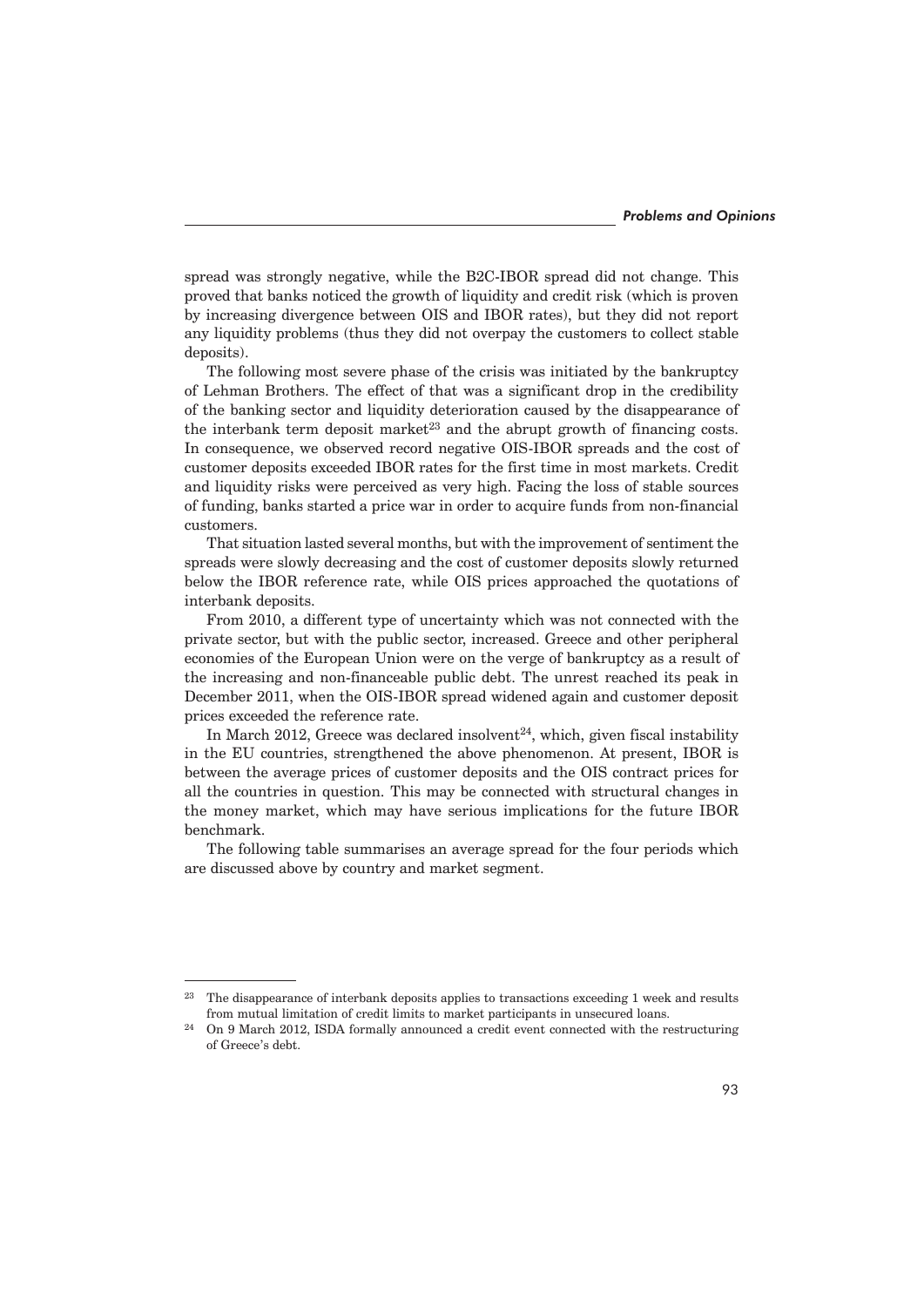3(60)/2015

| <b>Period</b>       | Germany<br>B2C | Greece<br>B2C | Poland<br>B2C | <b>Sweden</b><br>B2C | <b>EUR</b><br><b>OIS</b> | <b>PLN</b><br><b>OIS</b> | <b>SEK</b><br><b>OIS</b> |
|---------------------|----------------|---------------|---------------|----------------------|--------------------------|--------------------------|--------------------------|
| <b>Before AUG07</b> | $-0.38$        | $-0.23$       | $-0.79$       | $-0.66$              | $-0.05$                  | $-0.16$                  | $-0.01$                  |
| AUG07-AUG08         | $-0.52$        | $-0.25$       | $-0.98$       | $-0.79$              | $-0.51$                  | $-0.31$                  | $-0.33$                  |
| SEP08-DEC11         | $-0.24$        | 1.60          | 0.28          | 0.07                 | $-0.51$                  | $-1.06$                  | $-0.36$                  |
| <b>After DEC11</b>  | 0.14           | 3.09          | 0.37          | 0.51                 | $-0.20$                  | $-0.43$                  | $-0.31$                  |

**Table 1. Deviation of B2C25 prices and OIS from IBOR in percentage points**

Source: own calculations based on data from Thomson Reuters, IBnGR and central banks.

The deviations of market rates from the benchmark may be analysed on the basis of two criteria:

- 1. the change in spreads for a given instrument in particular periods;
- 2. the change in spreads in a given period for various underlying instruments. Both criteria are presented in the charts below26:





Source: own study based on data from Thomson Reuters, IBnGR and central banks.

<sup>&</sup>lt;sup>25</sup> B2C (bank-to-client) – the market of customer deposits including corporate and retail segments.<br><sup>26</sup> In the analysis of EUR rates in the EU countries, the following abbreviations are used: GER –

In the analysis of EUR rates in the EU countries, the following abbreviations are used: GER – Germany, GRE – Greece.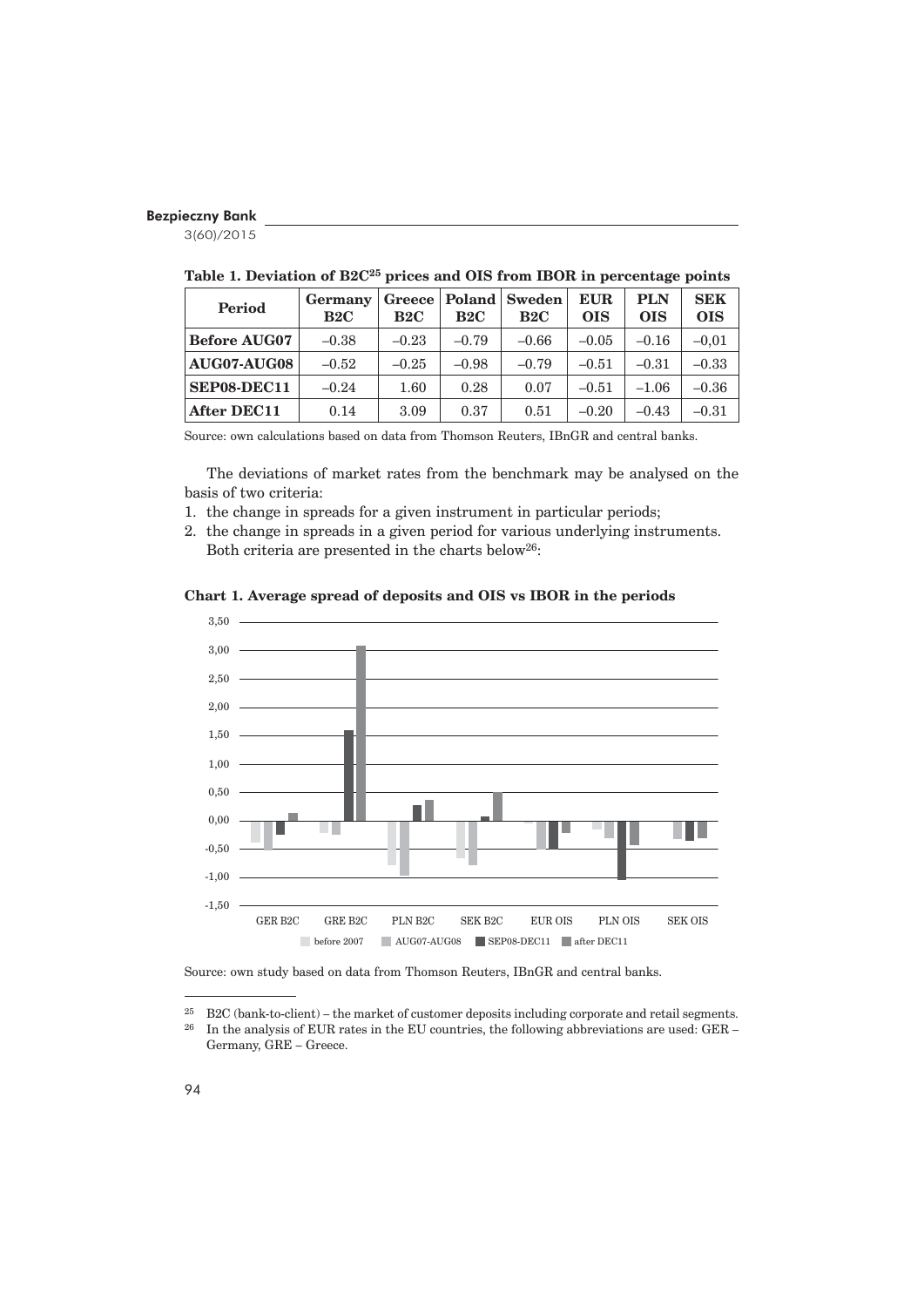

**Chart 2. Average spread of deposits and OIS vs IBOR by country/product**

Source: own study based on data from Thomson Reuters, IBnGR and central banks.

Based on the analysis of the above charts, we may draw the following conclusions:

- $\bullet$  In the first two periods (i.e. from September 2008), customer rates were below IBOR, which meant that the rate constituted the banks' actual funding cost and the banks recorded a positive interest margin on their customer deposit portfolio. It is worth pointing out that the relative cost of deposits was smaller for countries from outside the Eurozone, which may indicate that the competitiveness of those markets in that period was lower.
- Y After the collapse of Lehman Brothers, customer deposits in all countries were more expensive than IBOR, except for Germany, where the barrier of the IBOR rate was exceeded only after the liquidity crisis in December 2011. A change in banks' relative funding cost meant that IBOR stopped constituting the marginal cost of funds and banks recorded interest losses on customer transactions in comparison to the IBOR benchmark. That effect was visible in particular in Greece, where the financing cost of banks from the non-financial sector grew up to 300 basis points over EURIBOR (it is obviously connected with the low creditworthiness and related liquidity problems of Greece).
- Y From August 2007 OIS rates were much below IBOR, but in Poland we observed a strong widening of the spread after the collapse of Lehman Brothers, which could be connected with global risk aversion felt in particular in the emerging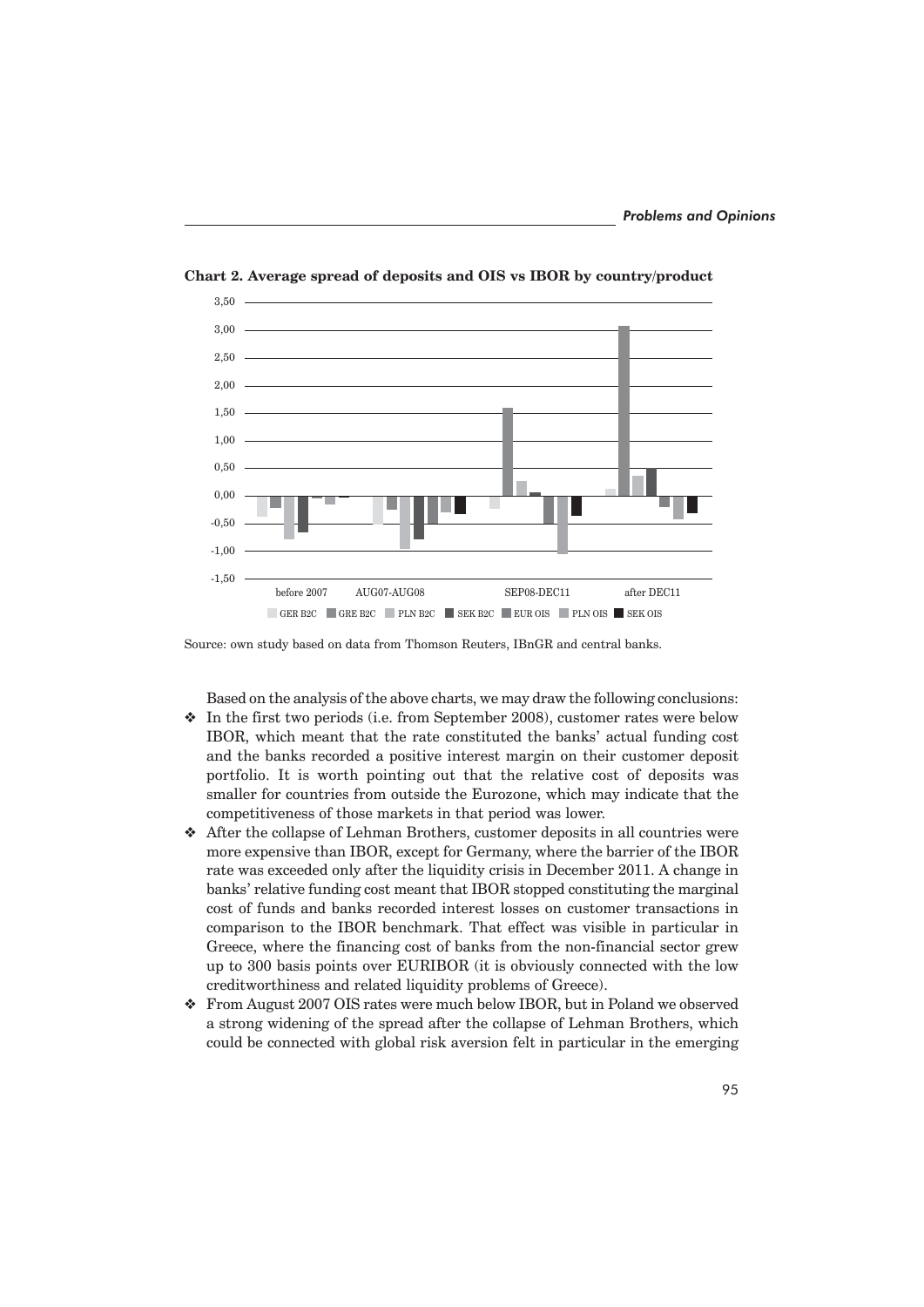3(60)/2015

economies. The spread was relatively smallest for the Eurozone after the announcement of the insolvency of Greece, which was connected with loosening of monetary policy by the ECB, which decreased liquidity tensions in the money market.

Let us also note the scope of the monthly instability of rates representing various asset classes. This is depicted in the following table.

| <b>Period</b> | <b>EURIBOR</b> | $\frac{20}{20}$<br><b>EUR</b> | B <sub>2</sub> C<br>Germany | B <sub>2</sub> C<br>Greece | <b>WIBOR</b> | OIS<br><b>NTd</b> | B <sub>2</sub> C<br>Poland | STIBOR | $rac{}{015}$<br><b>SEK</b> | B <sub>2</sub> C<br><b>Sweden</b> |
|---------------|----------------|-------------------------------|-----------------------------|----------------------------|--------------|-------------------|----------------------------|--------|----------------------------|-----------------------------------|
| Before AUG07  | 0.06           | 0.05                          | 0.06                        | 0.07                       | 0.18         | 0.18              | 0.15                       | 0.05   | 0.09                       | 0.15                              |
| AUG07-AUG08   | 0.19           | 0.06                          | 0.09                        | 0.11                       | 0.13         | 0.11              | 0.11                       | 0.13   | 0.07                       | 0.08                              |
| SEP08-DEC11   | 0.27           | 0.25                          | 0.23                        | 0.29                       | 0.23         | 0.33              | 0.23                       | 0.36   | 0.32                       | 0.24                              |
| After DEC11   | 0.07           | 0.05                          | 0.05                        | 0.12                       | 0.14         | 0.13              | 0.14                       | 0.09   | 0.07                       | 0.05                              |

**Table 2. Standard deviation of monthly differences in B2C, OIS, IBOR in percentage points**

Source: own study based on data from Thomson Reuters, IBnGR and central banks.

At the beginning the unstable rates were created by market tensions. After 2008, the fluctuations were mainly caused by the monetary policy of central banks, which modified reference rates in response to the global economic situation. The biggest volatility of prices was observed in the period between the collapse of Lehman Brothers and the apogee of the crisis connected with the insolvency of peripheral economies of the Eurozone. The reduction of the volatility in 2012 proves that the analysed processes stabilised and suggests that relations between individual yield curves in the money market after the period of strong fluctuations are permanent and are connected with structural changes in the banking sector.

# **CONCLUSIONS**

The authors collected interest rates for three classes of risk (customer deposits, IBOR-like benchmark and OIS contracts) and for four selected EU countries (Germany, Greece, Sweden and Poland). The analysis of the rates during the four phases of the development of the crisis (periods: to 2007, 2007–08, 2008–11 and after 2011) reflects permanent trends in relations between particular yield curves.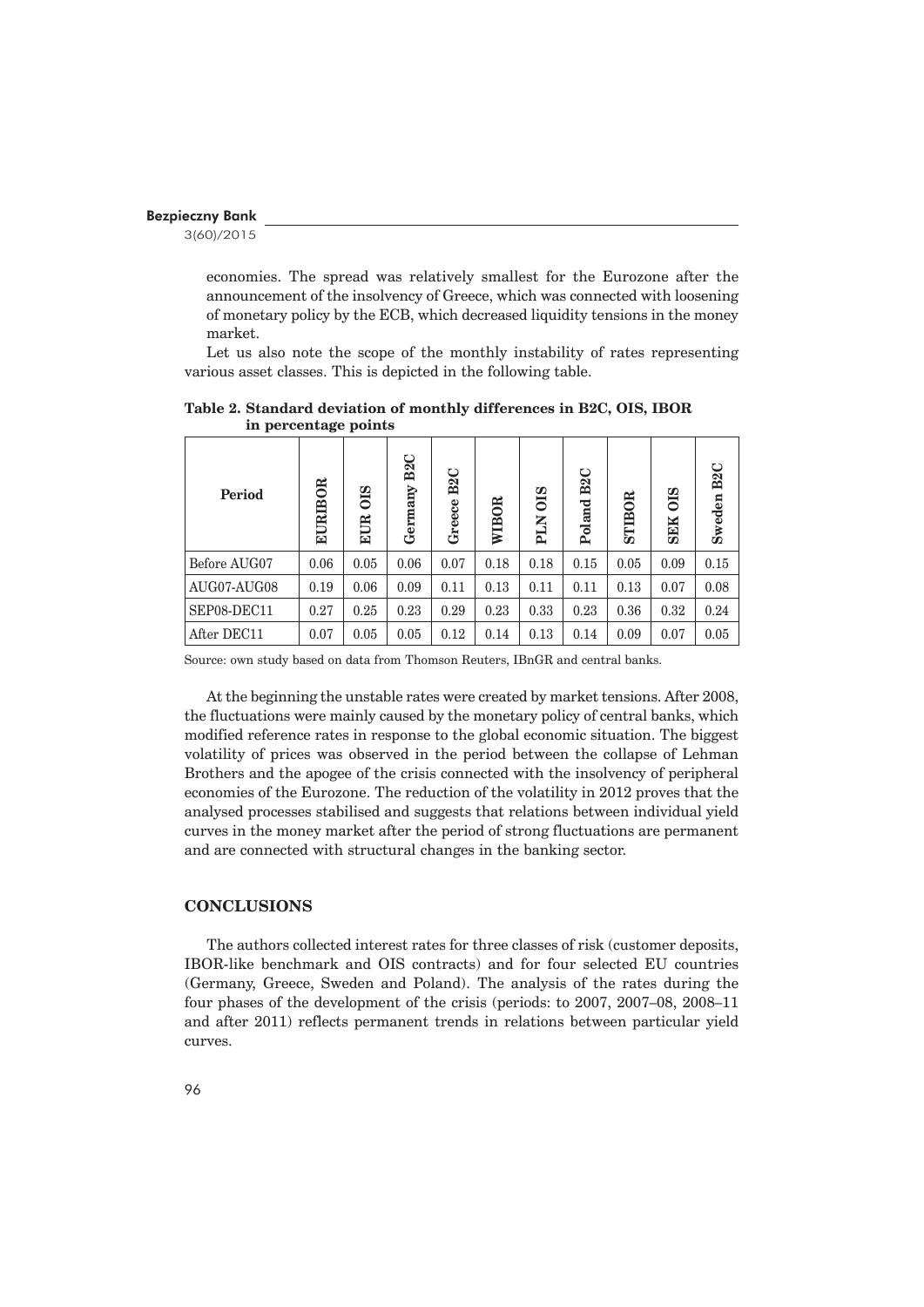Before the financial crisis in the years 2007–2009, IBOR was the marginal cost of funds. The average financing cost of banks was smaller than the rate offered in the interbank market. The crisis of reliability contributed to the deterioration of liquidity in the financial market and the disappearance of the market of unsecured interbank deposits because of the mutual lack of credit limits. Therefore, the role of funding based on secured deposits and the retail (customer) market increased. In the other market, interest rates on term deposits from non-financial customers substantially exceeded IBOR. Thus, IBOR does not constitute a benchmark for the marginal cost of funds any more.

Banks fund their long-term assets with short-term liabilities. The mismatched time structure of both sides of the balance-sheet is one of the risks which banks are compensated for by their net margin (the other risk is the credit risk secured with a credit margin). The disparity between the profitability of assets and liabilities forms a systemic risk which may impact the bottom line.

Banks manage the price and liquidity risk of instruments indexed to IBOR (which represents the theoretical cost of interbank term deposits) and ONIA (which represents transactional prices of interbank overnight deposits). IBOR is used to define cash flows in loans and variable-rate bonds, while ONIA is used for OIS contracts, which at present form the main source for the valuation of interestbearing derivatives<sup>27</sup>.

Observations presented herein show that IBOR-like rates permanently deviated from prices representing actual money market transactions as a result of the subprime crisis in the years 2007–2009 and the PIGS crisis in the years 2010–12. We observe this phenomenon in the developed countries which form the core of the single monetary area (Germany), in the peripheral economies (Greece), in a developed country from outside the area (Sweden) and in an emerging economy which is converging with the Eurozone (Poland). Consequently, there appeared a permanent difference between the benchmark and the two series of prices representing balance-sheet and off-balance-sheet transactions. For the purpose of this article, to exemplify balance-sheet transactions, we chose (retail and corporate) customer term deposits, while off-balance-sheet transactions are exemplified by OIS contracts. The time series are based on actual transactions and reflect the actual relationship between demand and supply (opposite to IBOR, which is declarative in practice).

After the period of the high volatility of interest rates applicable to the aforementioned asset classes, the following price relationships were established:

 $\triangleleft$  the rates of customer deposits used by banks to finance their activity from unsecured sources are above corresponding IBOR benchmarks; the spread between the cost of deposits and IBOR depends on liquidity and creditworthiness of a given country (it is the greatest in Greece, and the lowest in Germany);

<sup>27</sup> Whittall Ch., The Price is Wrong, Risk Magazine, March 2010.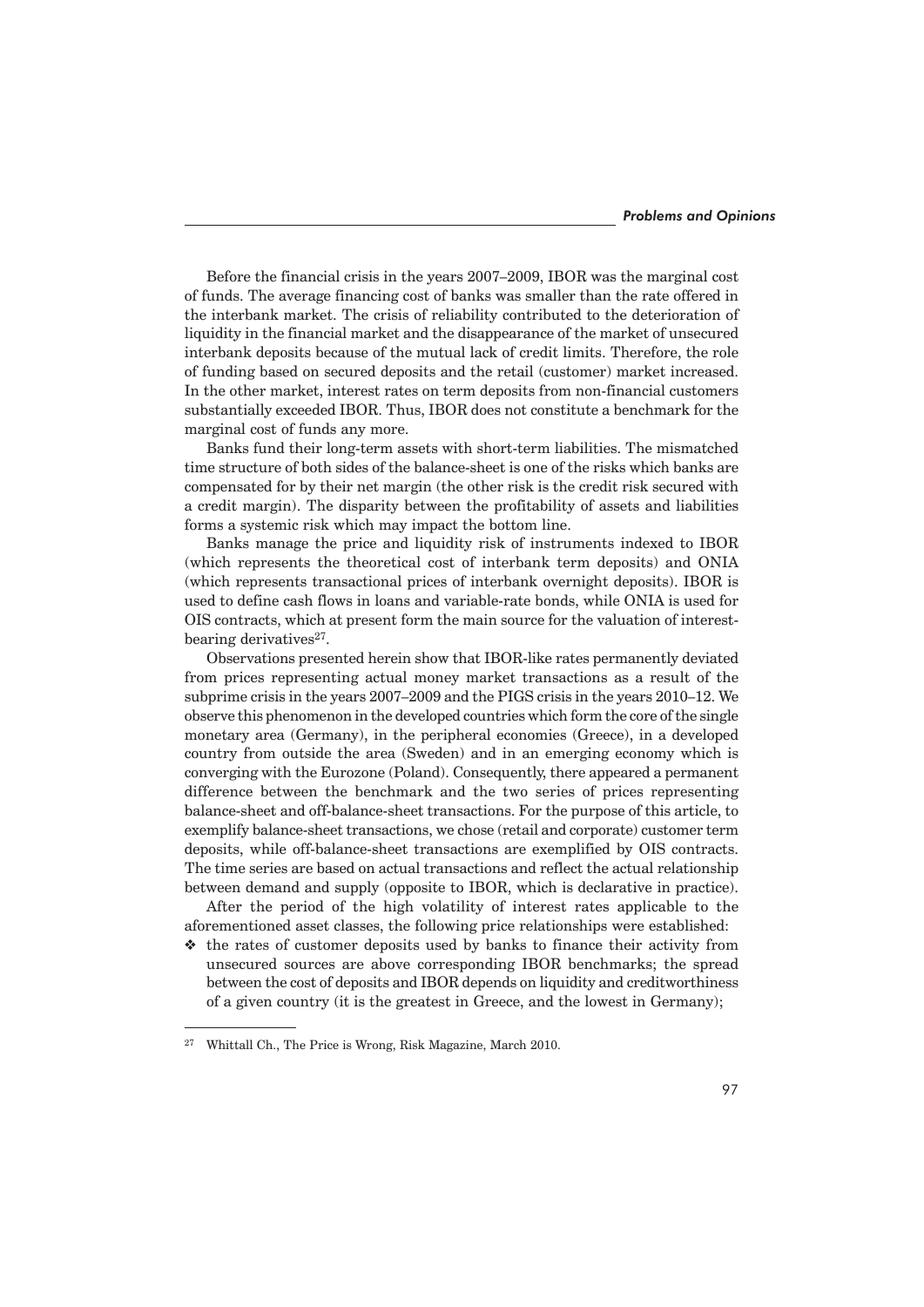3(60)/2015

 $\triangleleft$  the prices of OIS contracts representing a rate close to a risk-free rate (i.e. deprived of material credit and liquidity components) are below corresponding IBOR benchmarks. The OIS spread to IBOR is determined by the ongoing liquidity situation of the banking sector.

Thus, IBOR, which theoretically reflects the cost of unsecured interbank loans, is located in a channel between customer deposit rates (as the top limit of the channel) and OIS contract rates (as the bottom limit of the channel). The limits of the channel are the prices of balance-sheet and off-balance-sheet transactions, while IBOR fluctuates at differing distances around actual transaction prices. For IBOR rates, it is a problem that there is no trading in interbank term deposits, which were practically completely replaced by secured deposits. Therefore, in practice, only the prices forming the limits of the channel are based on the actual transactional turnover.

The above phenomenon generates the following risks:

- $\bullet$  if part of the assets are based on an IBOR-like variable interest rate, the interest income of the banking sector may differ from the interest cost of liabilities, which is generated mostly by customer deposits;
- $\triangleleft$  the portfolio of derivatives indexed to IBOR is valuated on the basis of OIS curves, which results from the mass collateralisation of the presettlement risk, which is deepened by the enforcement of obligatory central clearing for certain types of transactions. In consequence, basis risks may have a material impact on the market risk and portfolio valuation<sup>28</sup>.

As proven by Brousseau, Chailloux and Durré (2013), reference rates are less and less representative for banks' financing costs and are becoming more and more important for the valuation of derivative contracts<sup>29</sup>. This brings about particularly critical implications if the share of variable-rate assets based on an IBOR-like index or derivatives indexed to IBOR (including currency basis swaps) is substantial. Thus banks acquire liquidity, make investments and manage their liquidity gap without control over or the ability to secure the cost of those operations.

The Financial Stability Board postulates that two money market benchmarks should be selected for each currency<sup>30</sup>:

- 1. IBOR+ based on actual transactions made in the market of unsecured term deposits, which will be used to measure balance-sheet assets which are subject to credit risk;
- 2. RFR (Risk Free Rate) based on the expectations of market players as to the shape and location of the yield curve which is not burdened with a liquidity

<sup>28</sup> See: Bianchetti, M., Two Curves, One Price: Pricing & Hedging Interest Rate Derivatives Decoupling Forwarding and Discounting Yield Curves, Risk Magazine, August 2010.

<sup>&</sup>lt;sup>29</sup> Brousseau V. et al, op. cit., p. 6.<br><sup>30</sup> Duffie D. Stein J. op. cit., p. 14

<sup>30</sup> Duffie D., Stein J., op. cit., p. 14–15.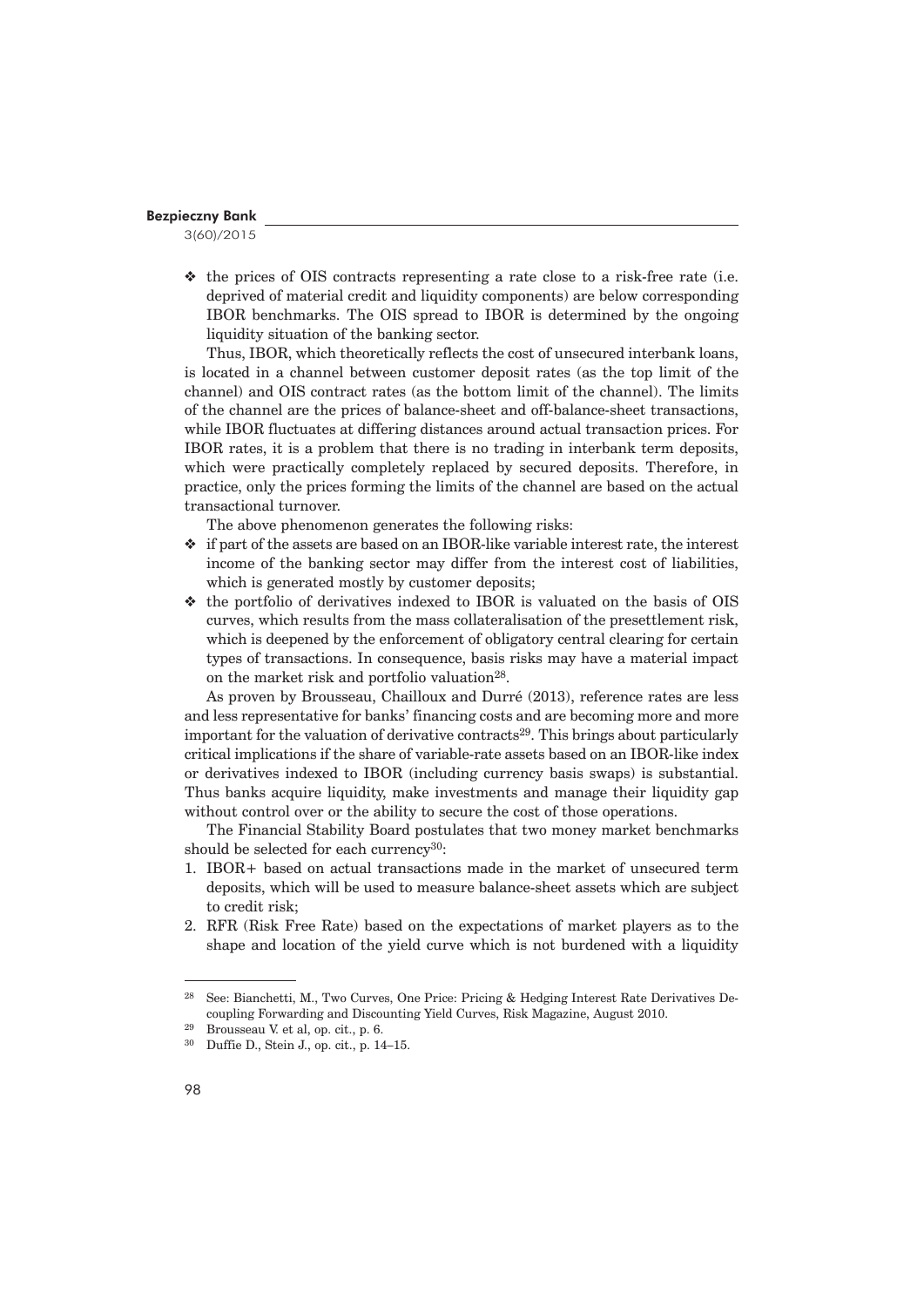risk or a capital credit risk, which will be used to measure off-balance-sheet instruments (derivatives).

The analysis of the possible solutions shows that IBOR+ would have to be based on transaction prices, while RFR would be based on interest rates arising from OIS contracts. Duffie and Stein  $(2014)^{31}$  rightly notice that it will not be possible, however, without the regulators and supervisors' decision because the change is not easy and the market prefers segments with the greatest liquidity.

At present, the database of transaction prices is available for the Polish market under the Money Market Monitoring System (SMRP). If similar databases are developed in other countries, it would be possible to analyse the actual cost of liquidity coverage by unsecured deposits on an ongoing basis and could support the definition of new benchmarks of the money market in accordance with the assumptions of the draft Regulation of the European Parliament. The development of the transaction databases is one of IOSCO's guidelines aimed at the effective verification of IBOR-like rates<sup>32</sup>.

### **Abstract**

As a result of the crisis of confidence in the financial markets caused by events that took place in the years 2007-2008 and later fiscal problems in the peripheral countries of the European Union, banks lost their ability of refinancing based on unsecured interbank deposits. This contributed to the growth of the importance of deposits from non-financial customers whose cost started differing significantly from money market indices based on the interbank market. Moreover, strong divergence between the rate applicable to off-balance-sheet items (OIS) and the price of cash applicable to balance-sheet flows appeared. This article presents an analysis of changes in the structure of interest rates in various segments of the market in four selected countries of the EU: two countries from the Eurozone and two non-Eurozone countries. Observations from the money market indicate that it is economically justified to create separate benchmarks for balance-sheet and off-balance-sheet items.

**Key words:** money market, financial crisis, funding cost, deposit interest rate, financial market indices

<sup>31</sup> Ibidem, p. 27–28.

<sup>&</sup>lt;sup>32</sup> Review of the Implementation of IOSCO's Principles for Financial Benchmarks, op. cit., p. 3–6.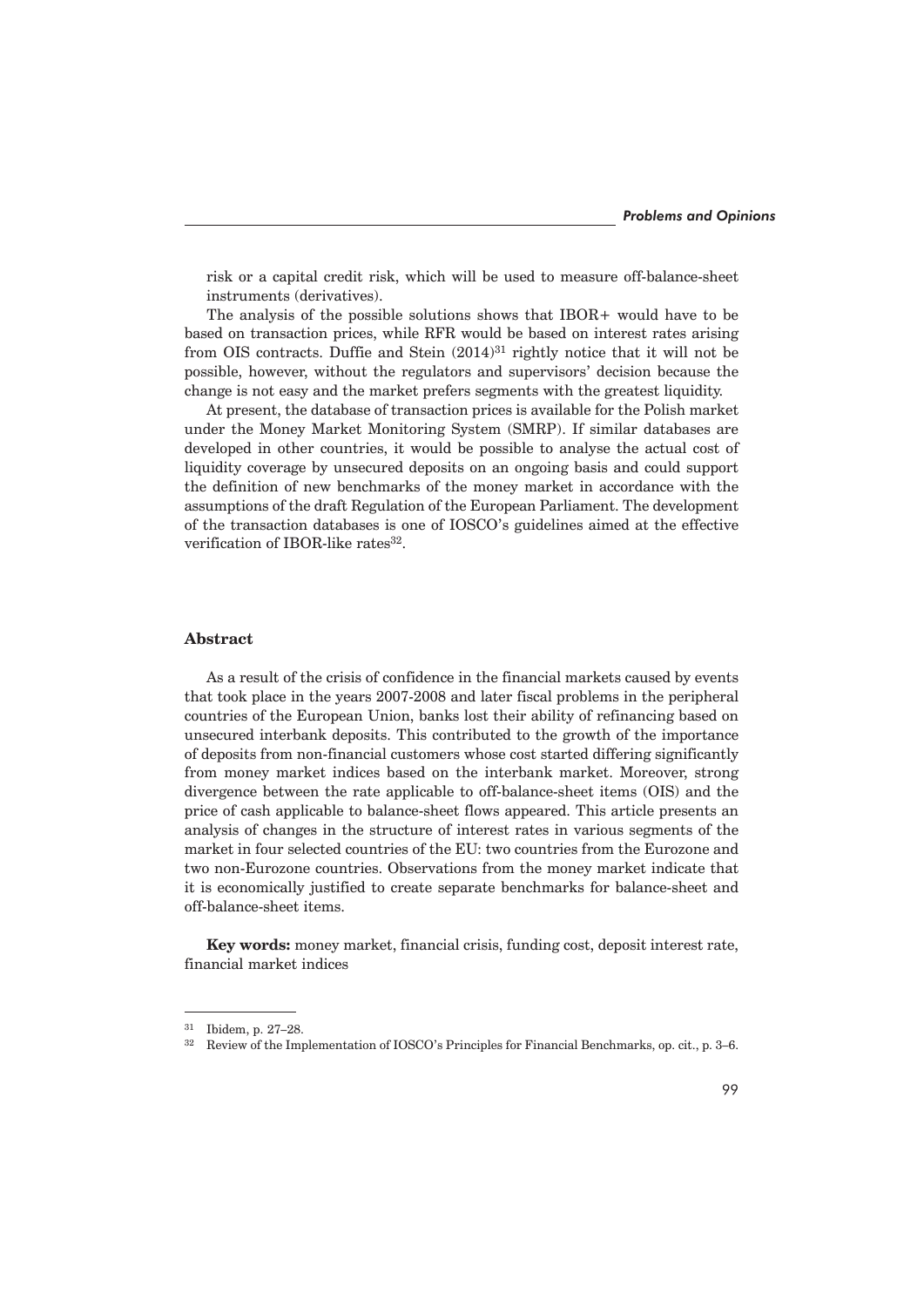3(60)/2015

# **References**

- Bianchetti M., Two Curves, One Price: Pricing & Hedging Interest Rate Derivatives Decoupling Forwarding and Discounting Yield Curves, Risk Magazine, August 2010.
- Brousseau V., Chailloux, A., Durré, A., Fixing the Fixings: What Road to a More Representative Money Market Benchmark?, IMF Working Paper No. 13/131, May 29, 2013.
- Duffie D., Stein J., Reforming LIBOR and Other Financial Market Benchmarks, Working Paper no 3170, Stanford University, September 19, 2014, p. 18.
- ESMA-EBA Principles for Benchmark-Setting Processes in the EU, ESMA/2013/659, June 6, 2013.
- Market Participants Group on Reforming Interest Rate Benchmarks, MPG Final Report, March 2014.
- Principles for Financial Benchmarks Final Report, OICU-IOSCO, FR 07/13, July 2013.
- Proposal for a REGULATION OF THE EUROPEAN PARLIAMENT AND OF THE COUNCIL on indices used as benchmarks in financial instruments and financial contracts, Brussels, 18.9.2013.
- Reforming Major Interest Rate Benchmarks, Financial Stability Board report, 22.07.2014.
- Review of the Implementation of IOSCO's Principles for Financial Benchmarks by Administrators of Euribor, Libor and Tibor, International Organization of Securities Commissions report, July 2014.
- The Wheatley Review of LIBOR: final report, HM Treasury, September 2012.
- Towards Better Reference Rates Practices: A Central Bank Perspective, BIS, March 2013.
- Whittall Ch., The Price is Wrong, Risk Magazine, March 2010.